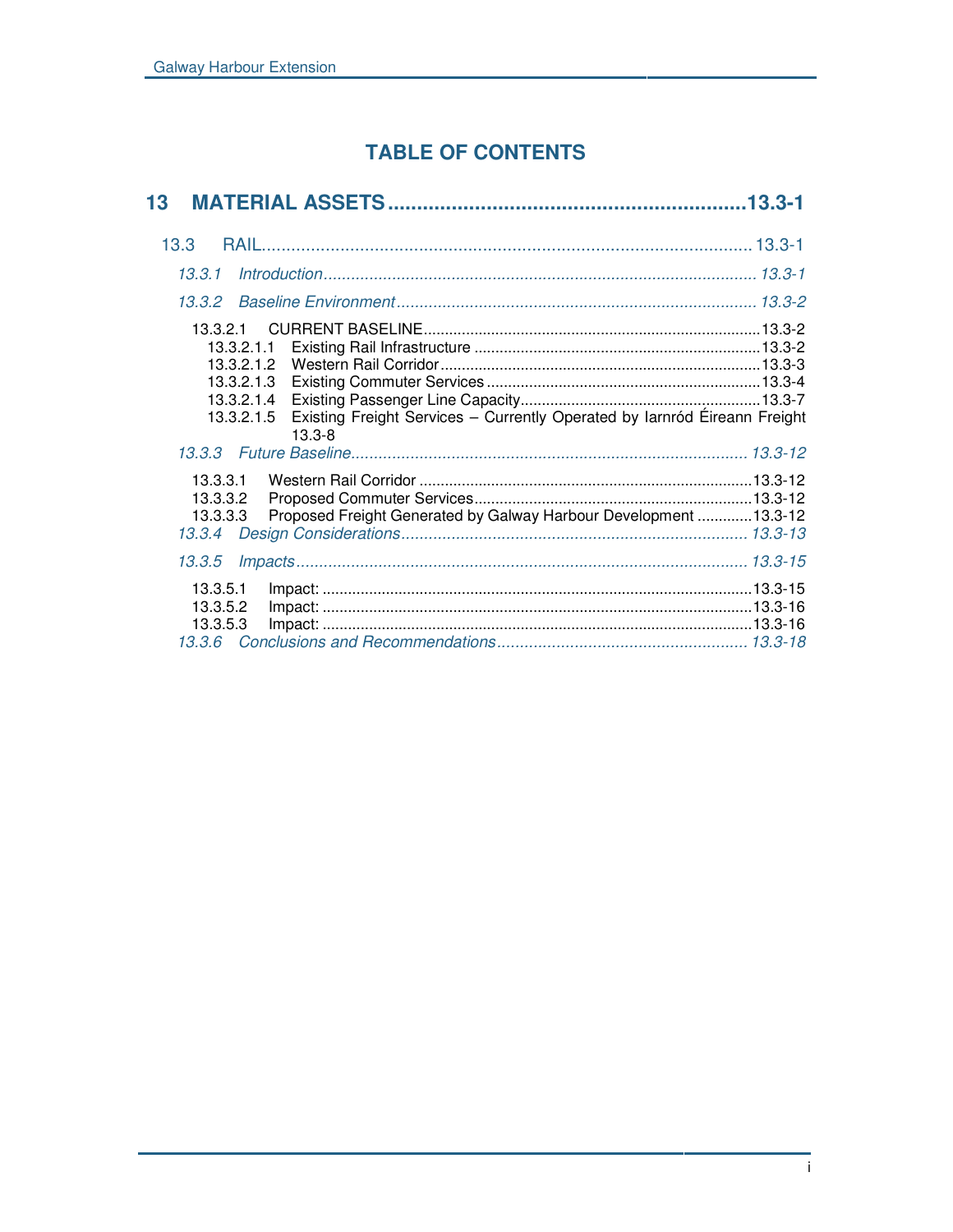# **TABLES & FIGURES**

# **TABLES**

| 13.3.1 - Galway Ceannt to Dublin Heuston Train Timetable (valid from 28.07.2013             |  |
|---------------------------------------------------------------------------------------------|--|
| 13.3.2 - Dublin Heuston to Galway Ceannt Train Timetable (valid from 28.07.2013             |  |
| 13.3.3 - Galway Ceannt to Limerick Train Timetable (valid from 28.07.2013 www.irishrail.ie) |  |
| 13.3.4 - Limerick to Galway Ceannt Train Timetable (valid from 28.07.2013 www.irishrail.ie) |  |
| 13.3.5 - Galway Ceannt to Athenry Train Timetable (valid from 28.07.2013 www.irishrail.ie)  |  |
| 13.3.6 - Athenry to Galway Ceannt Train Timetable (valid from 28.07.2013 www.irishrail.ie)  |  |
|                                                                                             |  |
|                                                                                             |  |

# **FIGURES**

|  | Figure 13.3.1 - Plan of existing major rail routes and ports in Ireland  13.3-3 |  |
|--|---------------------------------------------------------------------------------|--|
|  |                                                                                 |  |
|  |                                                                                 |  |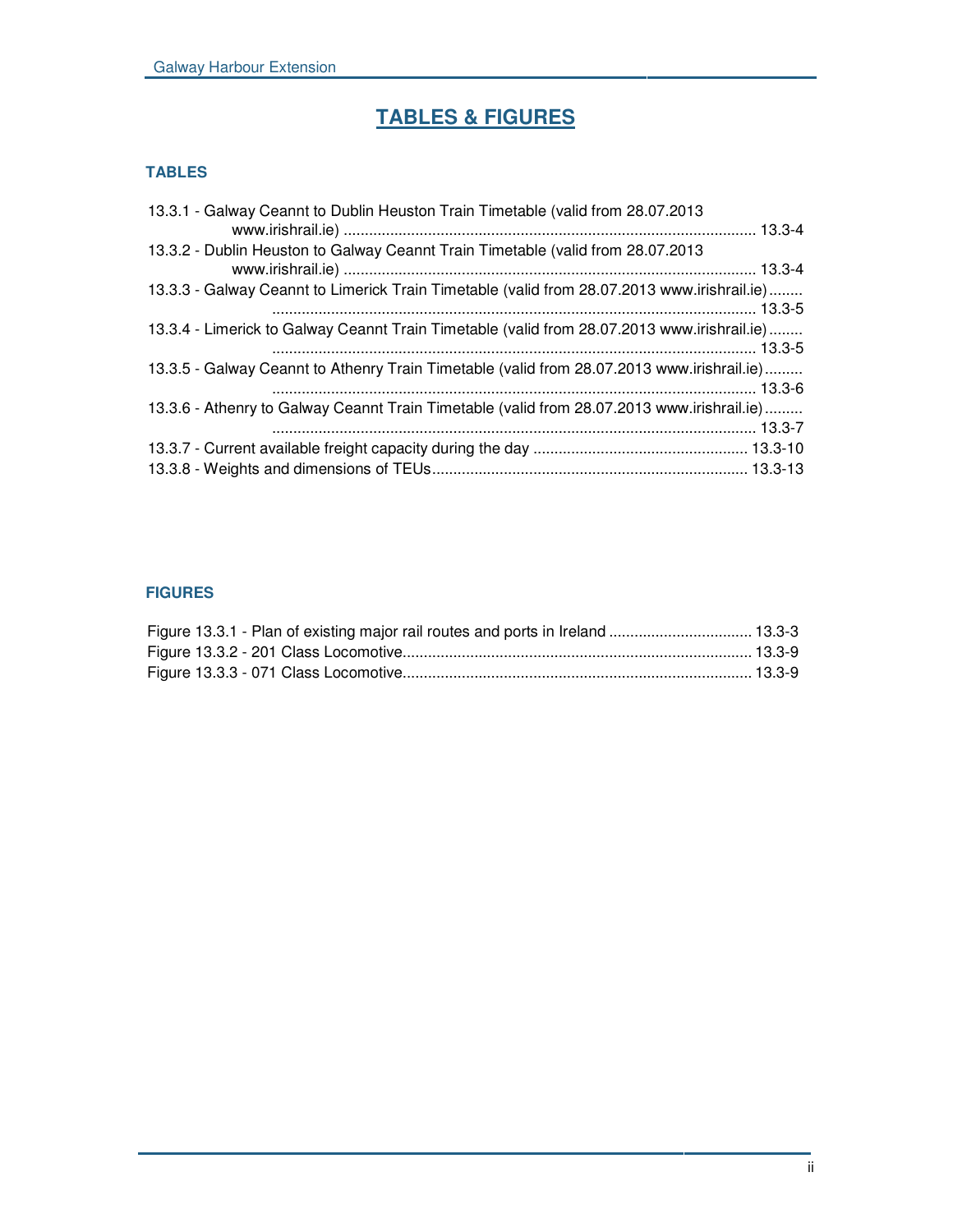# **13 MATERIAL ASSETS**

# 13.3 RAIL

# *13.3.1 Introduction*

It is proposed to construct a dedicated rail freight link to serve the proposed Galway Harbour Extension and existing Galway Harbour Enterprise Park. The intention is to expand Galway Harbour's freight capability by connecting to the existing Galway - Athenry single track commuter line.

The proposed rail link is considered to be an essential item from a planning perspective to future proof the development and to facilitate future viable freight tonnage.

The Road Traffic Study currently assumes that all freight tonnages are to be transported by road but notes relief by rail may arise in due course. Even when rail freight services begin, it is likely to be a fraction of the new tonnage and specifically a newly won product e.g. woodchip as a bio-fuel to a specific site with its own siding. Rail freight services will only begin when they are commercially viable

The proposed rail link works will be facilitated within the construction sequence at the earliest possible date e.g. initial embankment and bridge to be constructed within Stage 2 and track to be laid in Stage 3. The proposed rail link within the site will be constructed and be ready to have linkage commissioned to the main line as soon as viable freight tonnage warrants the expenditure.

Works on the main line will be undertaken by CIE and is not a matter for this Planning Application.

Following preliminary studies, the following items were identified as requiring detailed investigation in order to provide recommendations to the above objectives.

Geometric Design:

Investigation into the feasibility of potential track alignments for three possible construction scenarios:

- **a** Entry into the "top yard" only, using the available land area at the northern end of the site.
- **b** Entry from the existing railway into the port development from the eastern side.
- **c** Entry into the existing port development from the western side (i.e. reverse entry from the existing station area).

Review of each scenario on where the option is geometrically feasible and produce possible alignments. Review the possible layout of sidings within the port area to make maximum use of stabling/loading areas.

- Review of Completed and Proposed Rail Works undertaken by Iarnród Éireann
- Review of Commuter Services and Existing Line Capacity
- Review of Proposed Freight Requirements
- Review of operations and signalling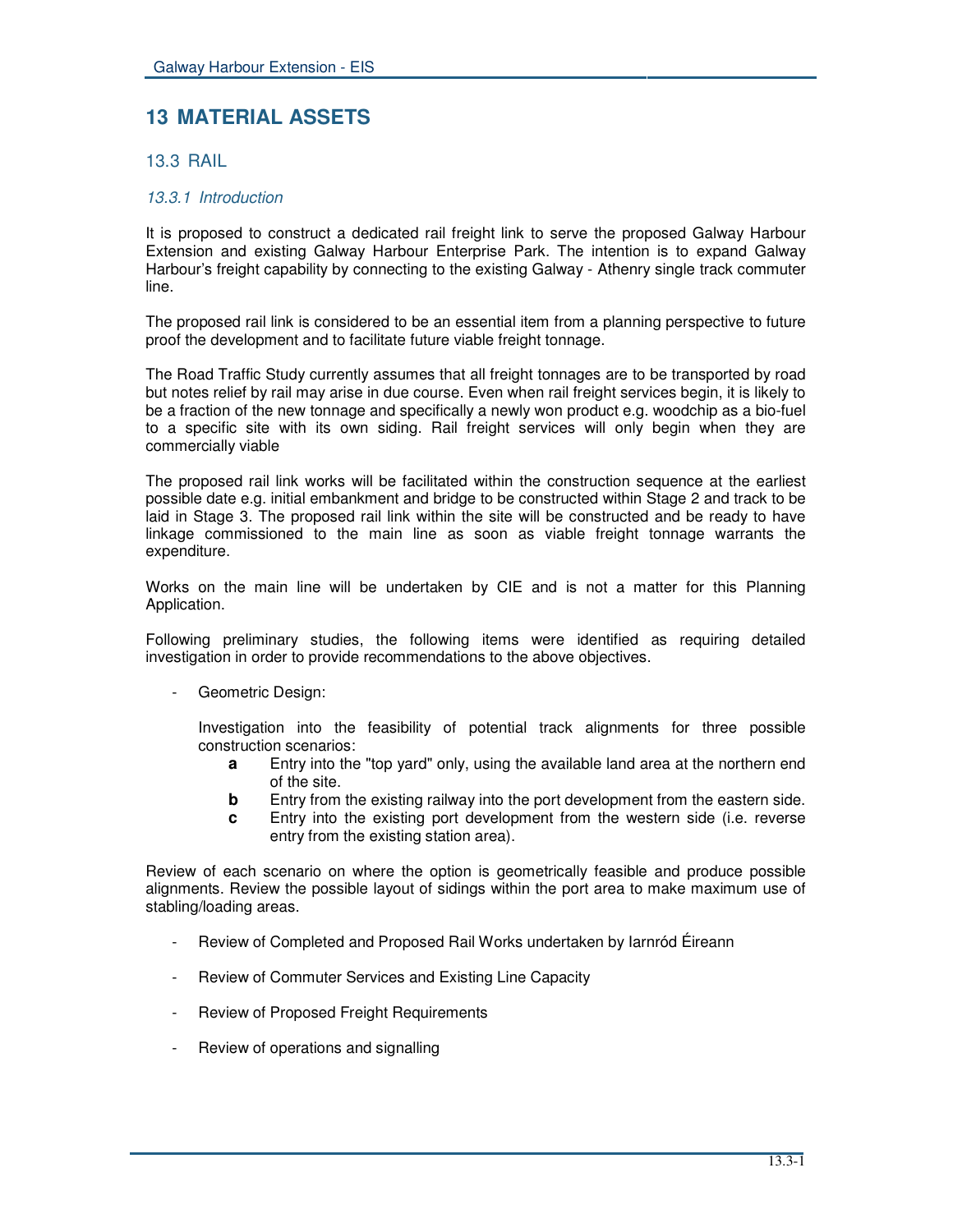- Review design of the existing five over bridges and seven underbridges between Galway and Athenry and make an initial assessment of whether they are likely to be able to again accommodate twin line rail and freight traffic/container envelope.

## *13.3.2 Baseline Environment*

# **13.3.2.1 CURRENT BASELINE**

## 13.3.2.1.1 Existing Rail Infrastructure

The general condition and configuration of the existing 21km rail line between the existing Galway Ceannt station and the existing Dublin to Galway mainline station at Athenry has been investigated.

The entry and exit of the existing Galway Ceannt station comprises of two lines which extend approximately 1.0km from the existing station principal platform. The lines then join into a single track for the remainder of the route to Athenry.

The existing Galway – Athenry route passes over or below a number of existing bridge structures and associated level crossings which generally appear to be maintained to a reasonable standard.

A copy of the existing rail route showing the reference numbers of the existing bridge structures is contained in this appendix 13.3.1 with the review in Appendix 13.3.3.

The existing signalling system is controlled from the Central Signal Control (CSC) facility in Dublin. The signalling is a conventional colour light signalling system using 3 Aspect signalling. The Safety Interlocking Co-ordination (SIC) for the points and signals is controlled by conventional solid state interlocking, the existing interlocking being provided at strategic locations along the line from Dublin to Galway. The signalling system is relatively new and is believed to have been commissioned in circa 2005.

Figure 13.3.1 below shows Galway in relation to the existing major rail routes in Ireland.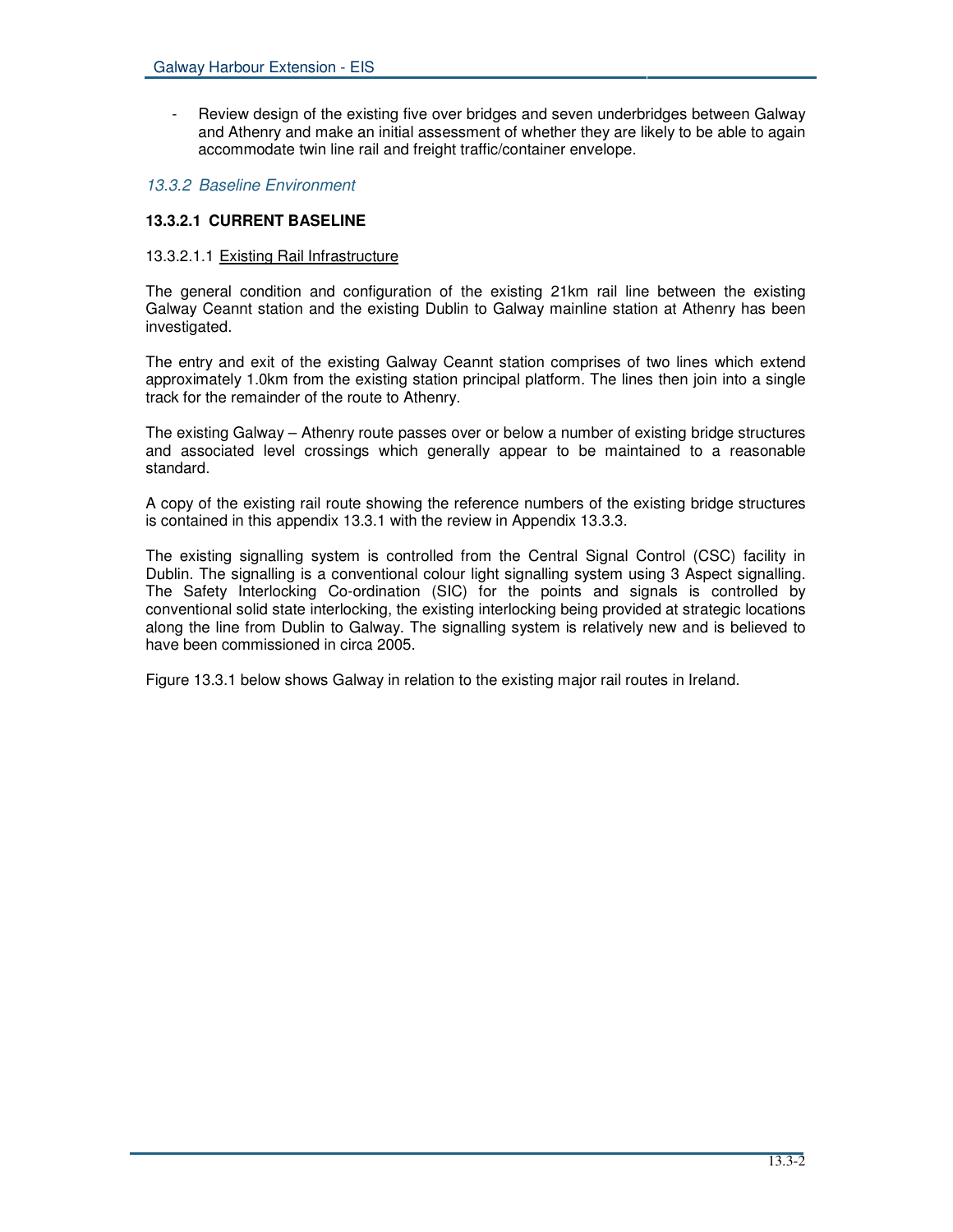

**Figure 13.3.1 - Plan of existing major rail routes and ports in Ireland**

13.3.2.1.2 Western Rail Corridor

## *Phase 1 works*

Work is now completed on Phase 1 of the Western Rail Corridor. Track work began in October 2007 and was opened for use in early 2010. A plan of the proposed western rail corridor expansion programme is enclosed in Appendix 13.3.2.

The completed Ennis to Athenry railway:

- Delivers direct, regular Galway to Limerick via Ennis services timed to meet local commuter needs, these services are currently operated by Railcar
- Serves Limerick and Ennis with new stations at Sixmilebridge, Gort, Ardrahan, Craughwell, and Oranmore.
- Expands commuter links between Limerick and Galway.
- Provides connections with a range of inter-regional services currently not available, via links with the existing Limerick-Dublin and Galway-Dublin services.
- Promotes balanced regional development in line with National Spatial Strategy objectives, by linking the Limerick and Galway gateways and serving the hub of Ennis.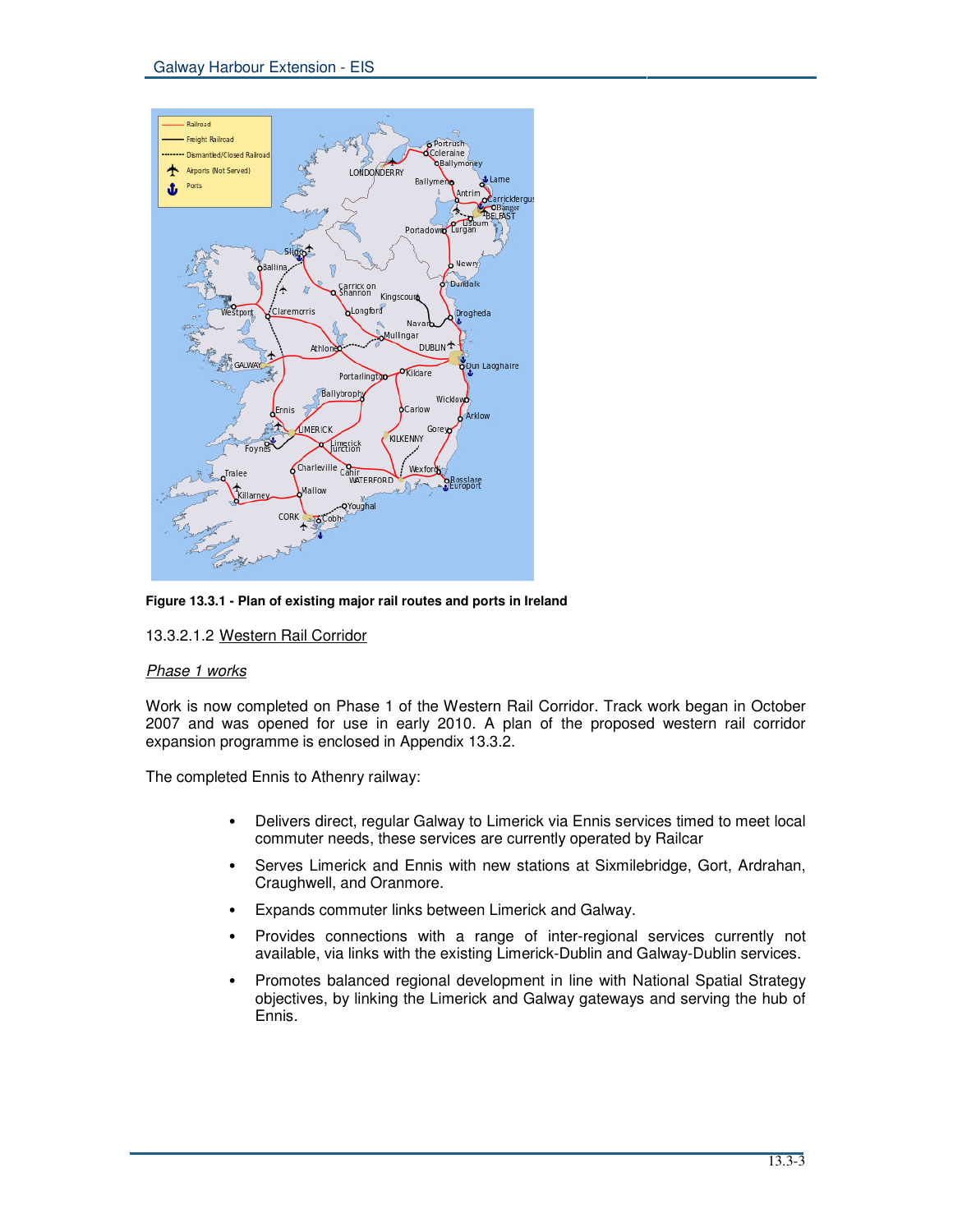# 13.3.2.1.3 Existing Commuter Services

# Intercity Services - Galway to Dublin

The existing Galway Ceannt station has nine services per day leaving to Dublin as per the timetable extract below:

| <b>Galway Ceannt to Dublin Heuston Train Timetable</b> |                       |           |           |
|--------------------------------------------------------|-----------------------|-----------|-----------|
| <b>From</b>                                            | To                    | Dep. Time | Arr. Time |
| Galway                                                 | <b>Dublin Heuston</b> | 05:30     | 08:01     |
| Galway                                                 | <b>Dublin Heuston</b> | 06:30     | 08:41     |
| Galway                                                 | <b>Dublin Heuston</b> | 07:30     | 09:47     |
| Galway                                                 | <b>Dublin Heuston</b> | 09:30     | 12:00     |
| Galway                                                 | <b>Dublin Heuston</b> | 11:05     | 13:40     |
| Galway                                                 | <b>Dublin Heuston</b> | 13:05     | 15:43     |
| Galway                                                 | <b>Dublin Heuston</b> | 15:05     | 17:42     |
| Galway                                                 | <b>Dublin Heuston</b> | 17:20     | 19:50     |
| Galway                                                 | <b>Dublin Heuston</b> | 19:20     | 21:47     |

**13.3.1 - Galway Ceannt to Dublin Heuston Train Timetable (valid from 28.07.2013 www.irishrail.ie)**

## Intercity Services - Dublin to Galway

There are nine services per day running from Dublin to Galway as per the timetable extract below:

| <b>Dublin Heuston to Galway Ceannt Train Timetable</b> |        |           |                  |
|--------------------------------------------------------|--------|-----------|------------------|
| <b>From</b>                                            | To     | Dep. Time | <b>Arr. Time</b> |
| <b>Dublin Heuston</b>                                  | Galway | 07:35     | 10:10            |
| <b>Dublin Heuston</b>                                  | Galway | 09:25     | 11:47            |
| <b>Dublin Heuston</b>                                  | Galway | 11:25     | 13:44            |
| <b>Dublin Heuston</b>                                  | Galway | 13:25     | 15:43            |
| <b>Dublin Heuston</b>                                  | Galway | 15:35     | 17:59            |
| <b>Dublin Heuston</b>                                  | Galway | 16:30     | 18:48            |
| <b>Dublin Heuston</b>                                  | Galway | 17:30     | 19:57            |
| <b>Dublin Heuston</b>                                  | Galway | 18:30     | 20:50            |
| <b>Dublin Heuston</b>                                  | Galway | 19:35     | 21:58            |

**13.3.2 - Dublin Heuston to Galway Ceannt Train Timetable (valid from 28.07.2013 www.irishrail.ie)**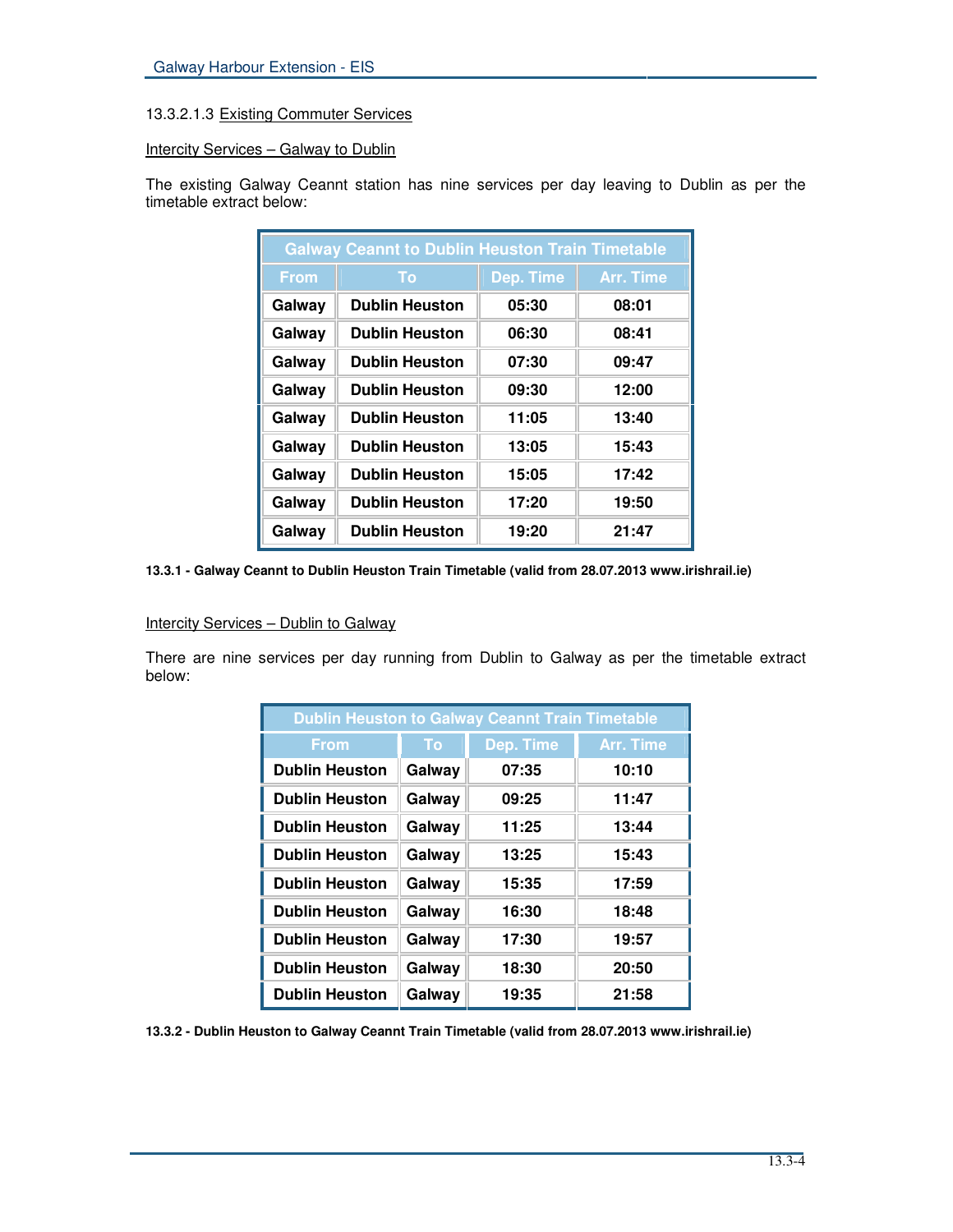# Intercity Services – Galway to Limerick

The existing Galway Ceannt station has five services per day leaving to Limerick via Athenry as per the timetable extract below:

| <b>Galway Ceannt to Limerick Train Timetable</b> |          |           |                  |
|--------------------------------------------------|----------|-----------|------------------|
| <b>From</b>                                      | To       | Dep. Time | <b>Arr. Time</b> |
| Galway                                           | Limerick | 06:20     | 08:25            |
| Galway                                           | Limerick | 10:30     | 12:22            |
| Galway                                           | Limerick | 13:45     | 15:39            |
| Galway                                           | Limerick | 17:50     | 19:43            |
| Galway                                           | Limerick | 18:40     | 21:49            |

#### **13.3.3 - Galway Ceannt to Limerick Train Timetable (valid from 28.07.2013 www.irishrail.ie)**

# Intercity Services -Limerick to Galway

There are five services per day running from Limerick to Galway via Athenry as per the timetable extract below:

| <b>Limerick to Galway Ceannt Train Timetable</b> |        |           |                  |
|--------------------------------------------------|--------|-----------|------------------|
| <b>From</b>                                      | To     | Dep. Time | <b>Arr. Time</b> |
| <b>Limerick</b>                                  | Galway | 05:55     | 08:10            |
| Limerick                                         | Galway | 09:20     | 11:13            |
| Limerick                                         | Galway | 14:20     | 16:12            |
| Limerick                                         | Galway | 18:00     | 20:25            |
| <b>Limerick</b>                                  | Galway | 19:45     | 21:40            |

**13.3.4 - Limerick to Galway Ceannt Train Timetable (valid from 28.07.2013 www.irishrail.ie)**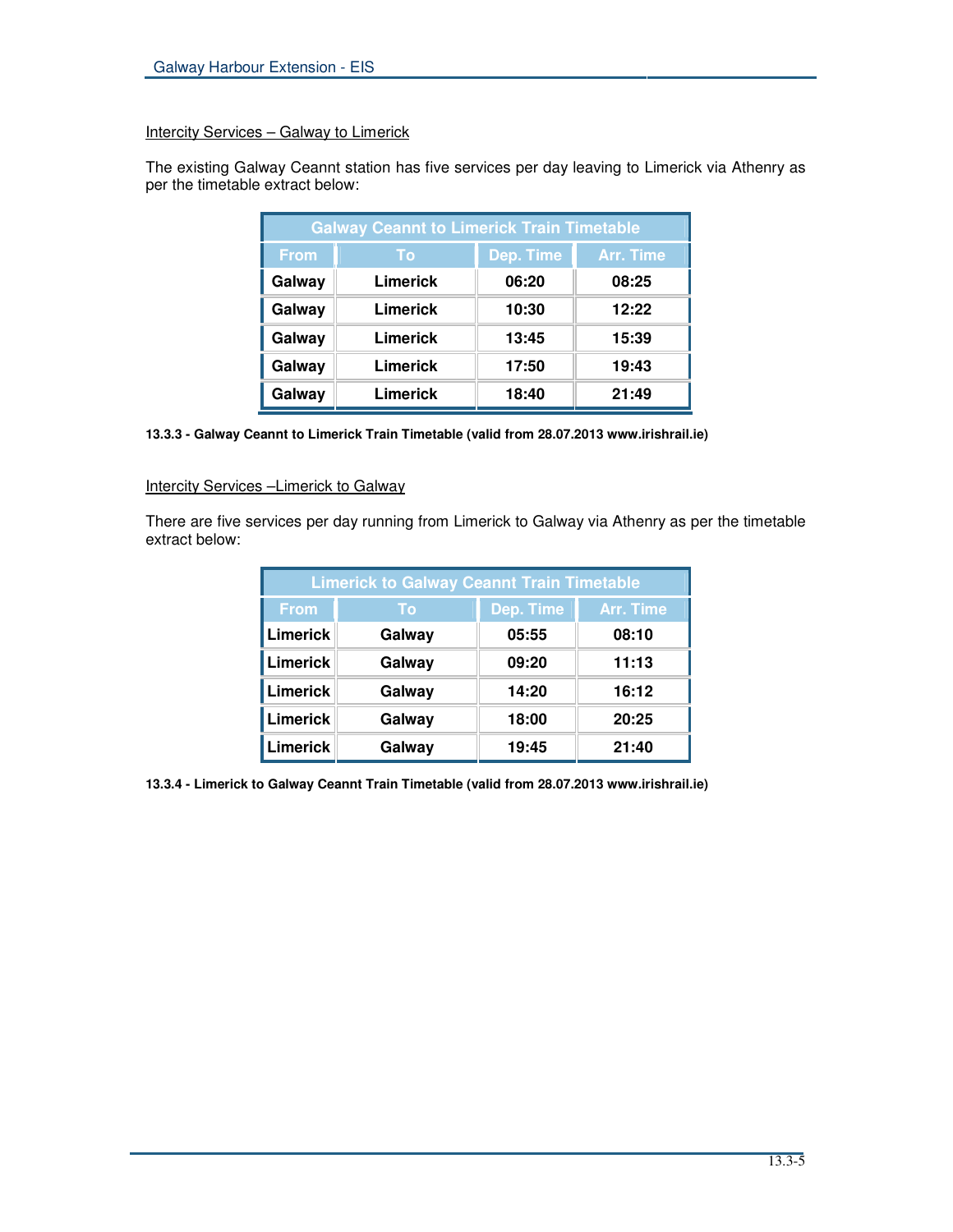# Local Services – Galway to Athenry

There is a dedicated local rail service between Galway and Athenry provided by Railcar. This service is also provided as part of the Galway to Dublin and Limerick intercity services as per the timetable extract below:

| <b>Galway Ceannt to Athenry Train Timetable</b> |                |           |                  |
|-------------------------------------------------|----------------|-----------|------------------|
| <b>From</b>                                     | To             | Dep. Time | <b>Arr. Time</b> |
| Galway                                          | <b>Athenry</b> | 05:30     | 05:47            |
| Galway                                          | <b>Athenry</b> | 06:20     | 06:41            |
| Galway                                          | <b>Athenry</b> | 06:30     | 06:46            |
| Galway                                          | <b>Athenry</b> | 07:30     | 07:47            |
| Galway                                          | <b>Athenry</b> | 08:40     | 09:00            |
| Galway                                          | <b>Athenry</b> | 09:30     | 09:45            |
| Galway                                          | <b>Athenry</b> | 10:30     | 10:55            |
| Galway                                          | <b>Athenry</b> | 11:05     | 11:25            |
| Galway                                          | <b>Athenry</b> | 13:05     | 13:22            |
| Galway                                          | <b>Athenry</b> | 13:45     | 14:06            |
| Galway                                          | <b>Athenry</b> | 15:05     | 15:22            |
| Galway                                          | <b>Athenry</b> | 16:30     | 16:50            |
| Galway                                          | <b>Athenry</b> | 17:20     | 17:38            |
| Galway                                          | <b>Athenry</b> | 17:50     | 18:15            |
| Galway                                          | <b>Athenry</b> | 18:10     | 18:28            |
| Galway                                          | <b>Athenry</b> | 18:40     | 19:06            |
| Galway                                          | Athenry        | 19:20     | 19:36            |
| Galway                                          | <b>Athenry</b> | 22:15     | 22:31            |

**13.3.5 - Galway Ceannt to Athenry Train Timetable (valid from 28.07.2013 www.irishrail.ie)**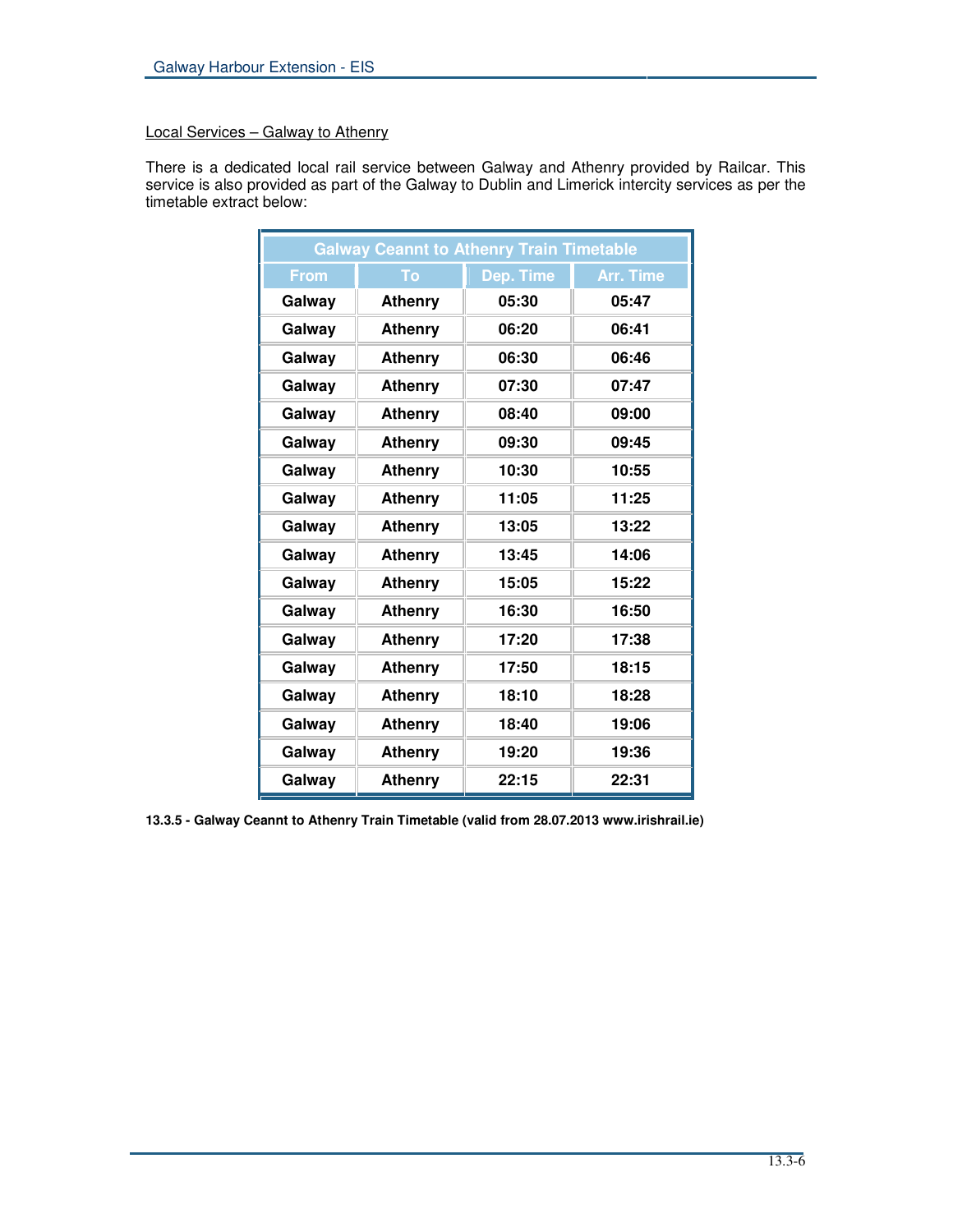# Local Services – Athenry to Galway

There is a dedicated local rail service between Galway and Athenry provided by Railcar. This service is also provided as part of the Galway to Dublin and Limerick intercity service as per the timetable extract below:

| <b>Athenry to Galway Ceannt Train Timetable</b> |        |           |                  |
|-------------------------------------------------|--------|-----------|------------------|
| <b>From</b>                                     | To     | Dep. Time | <b>Arr. Time</b> |
| <b>Athenry</b>                                  | Galway | 07:43     | 08:10            |
| <b>Athenry</b>                                  | Galway | 08:16     | 08:35            |
| <b>Athenry</b>                                  | Galway | 09:05     | 09:25            |
| <b>Athenry</b>                                  | Galway | 09:48     | 10:10            |
| <b>Athenry</b>                                  | Galway | 10:53     | 11:13            |
| <b>Athenry</b>                                  | Galway | 11:26     | 11:47            |
| <b>Athenry</b>                                  | Galway | 13:23     | 13:44            |
| <b>Athenry</b>                                  | Galway | 15:23     | 15:43            |
| <b>Athenry</b>                                  | Galway | 15:53     | 16:12            |
| <b>Athenry</b>                                  | Galway | 16:55     | 17:15            |
| <b>Athenry</b>                                  | Galway | 17:37     | 17:59            |
| <b>Athenry</b>                                  | Galway | 18:28     | 18:48            |
| <b>Athenry</b>                                  | Galway | 19:35     | 19:57            |
| <b>Athenry</b>                                  | Galway | 20:04     | 20:25            |
| <b>Athenry</b>                                  | Galway | 20:29     | 20:50            |
| <b>Athenry</b>                                  | Galway | 21:18     | 21:40            |
| <b>Athenry</b>                                  | Galway | 21:39     | 21:58            |

**13.3.6 - Athenry to Galway Ceannt Train Timetable (valid from 28.07.2013 www.irishrail.ie)**

# 13.3.2.1.4 Existing Passenger Line Capacity

The line currently requires a travel time of circa fourteen minutes between Galway and Athenry at the current line speed of 120 kph or 75 mph. It is assumed that as the average speed currently achieved between Galway and Athenry is 90kph (13 miles taking 14 minutes), Iarnród Éireann's current advice is that a line speed for freight trains of 80kph should be adopted for general purposes.

Given the travel time and the single track nature of the existing track, it would only be possible and / or safe to accommodate 4.3 passenger trains per hour along the existing line at present. This figure is derived from 60 minutes divided by 14 minutes travel time for passenger trains, which is the current safety separation timing for the line.

The line capacity could be increased further via the installation of further train control systems, allowing the trains to maintain a separation of seven minutes, which would lead to a theoretical line capacity of 8.5 trains per hour (60 minutes divided by 7 minutes). However, this would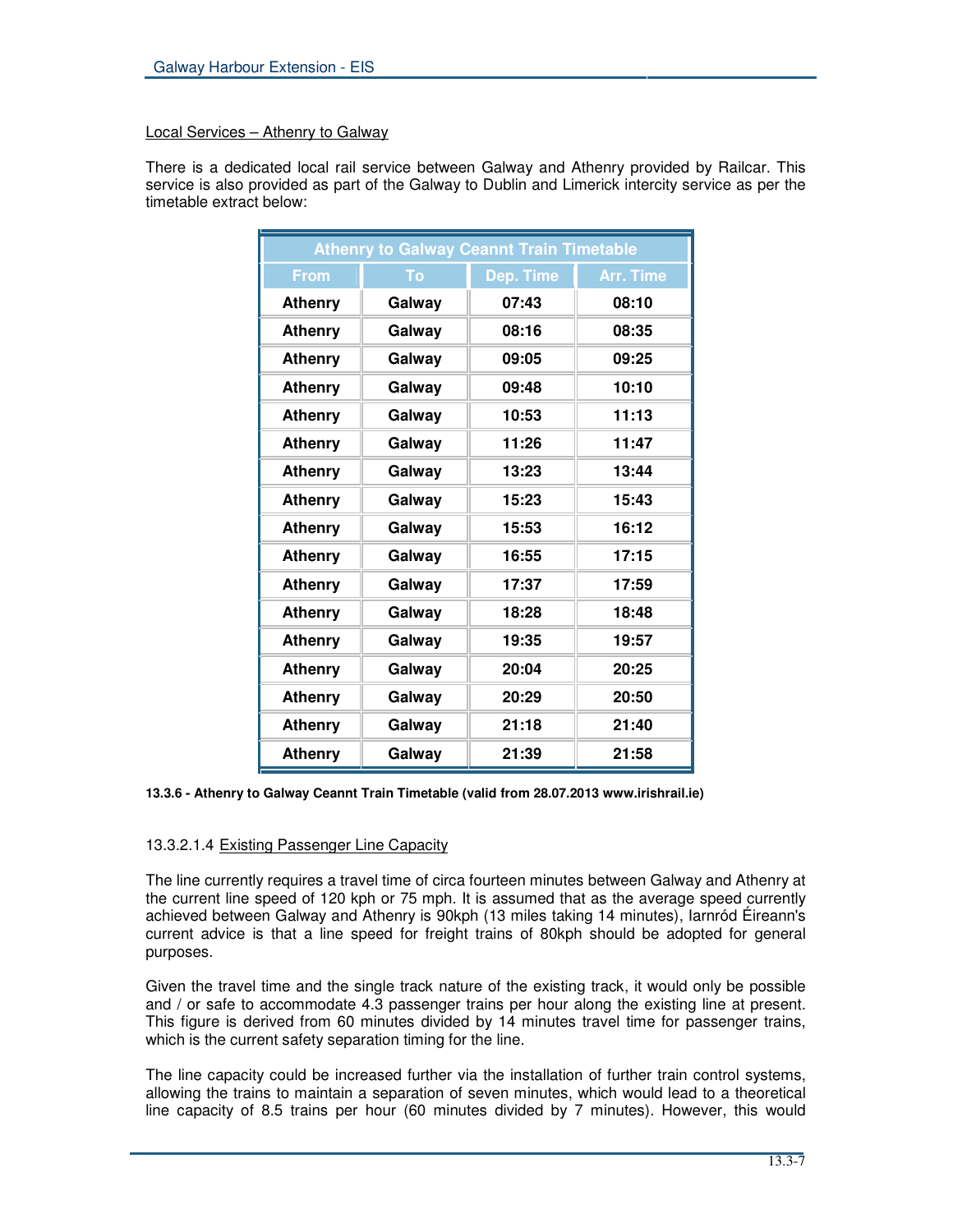require the construction of either a passing loop or loops and/or the provision of a full dual track layout in accordance with Iarnród Éireann's future capacity requirements to ensure that the correct separation could be maintained.

It is therefore apparent, given Iarnród Éireann's future expansion plans, that the existing single line would not be able to cope with the envisaged future level of passenger traffic predicted from the phase 2 and phase 3 stage of the Western Rail Corridor project.

The freight capacity of the Galway – Athenry line is detailed below.

# 13.3.2.1.5 Existing Freight Services - Currently Operated by Iarnród Éireann Freight

Iarnród Éireann's bulk freight business specialises in the movement of products in full train loads. Many of Iarnród Éireann's customer's products are transported in specialised wagons. For these companies Iarnród Éireann can operate trains with an achievable payload of up to 600 tonnes, a gross train weight of 780 or 900 tonnes including locomotive or locomotives and wagons as necessary.

Some of the products currently transported include ISO (International Standards Organisation) containers/tanks, mineral ores and pulpwood. In many situations, Iarnród Éireann's own dedicated rail infrastructure has been provided to enable the operation of trains directly from the customer's production facility to a port or warehouse.

Freight services in the Republic of Ireland have been severely rationalised in recent years. Currently, Mineral ore trains are operated from Tara Mines, Navan to Dublin Port. Pulpwood trains operate from Ballina and Westport to Waterford and container trains from Ballina to Dublin and Waterford Ports.

There are currently no freight services using the existing Galway Ceannt station or the existing Galway to Athenry line.

We believe that, potentially, freight can be moved to every station on the Iarnród Éireann network from the proposed Galway Harbour link. The existing rail network is shown in Fig. 13.3.1.

The maximum container train size permitted on the network is 42 TEUs (twenty-foot equivalent units) via the Dublin to Cork route and 36 TEUs on all other routes. Iarnród Éireann 201 and 071 class locomotives may haul a maximum gross weight of 780 tonnes over all routes except where their operation is prohibited (which is limited) and in some cases where speed restrictions apply.

Where specifically authorised, the 201 and 071 class locomotives (shown in figures below) may haul freight trains up to a maximum load of 942 tonnes gross weight.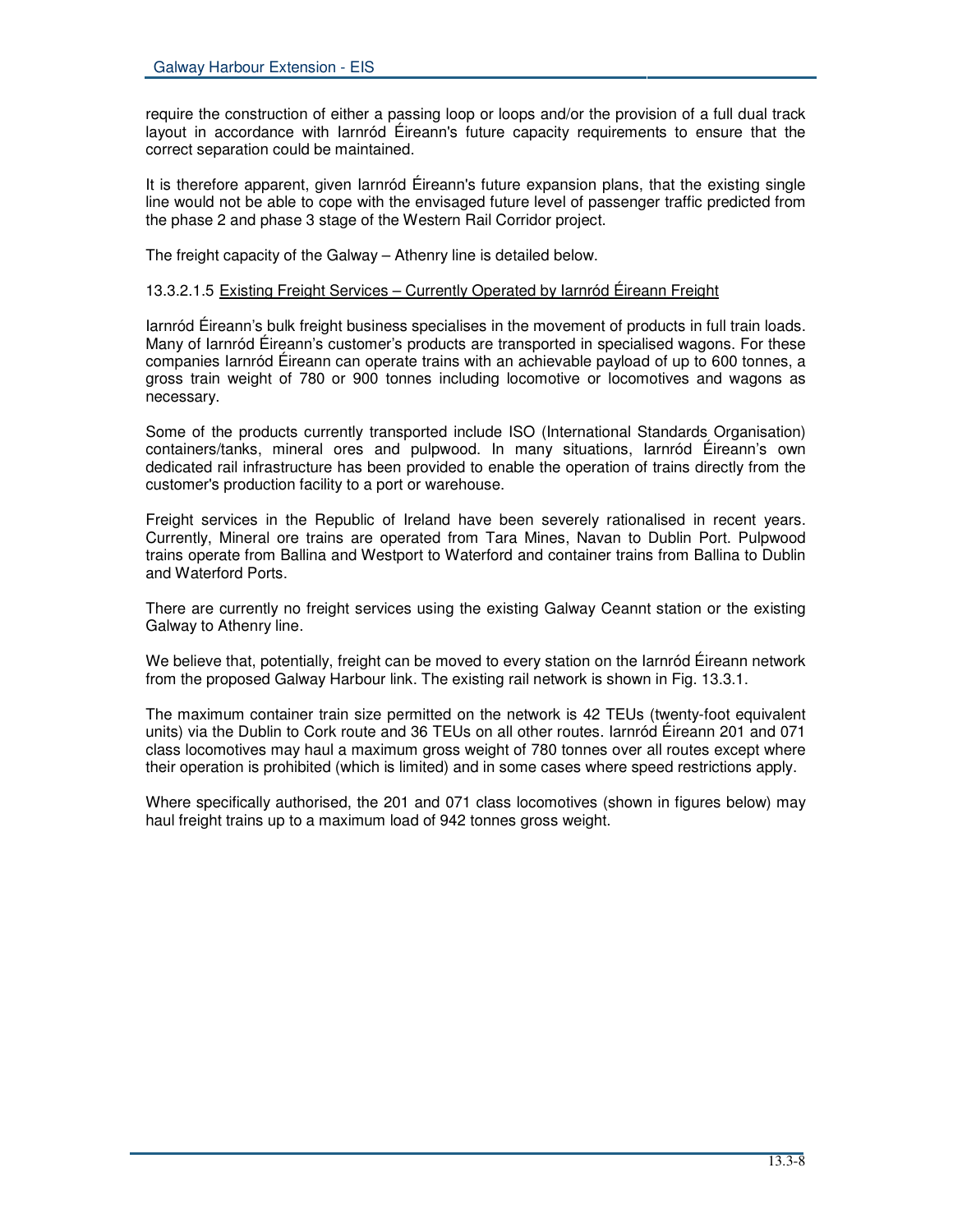

**Figure 13.3.2 - 201 Class Locomotive**



**Figure 13.3.3 - 071 Class Locomotive**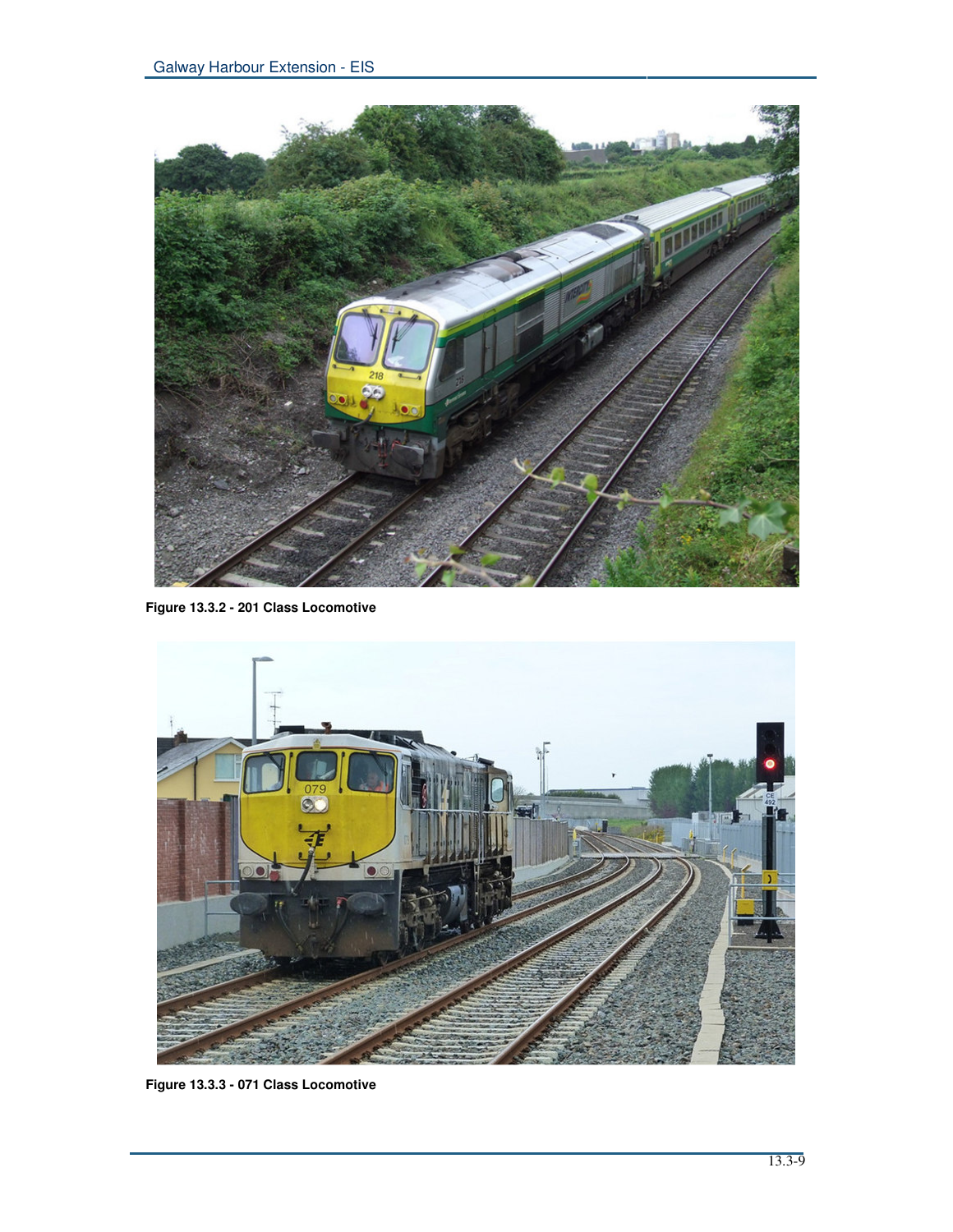# Review of operations and signalling

The existing track layout between Galway and Athenry is shown in the plan reproduced in Appendix 13.3.1. The track length between Galway Ceannt Station and Athenry Station is 21 km. If the freight train can move at an average speed of 80kph then the freight train will clear the main line between Galway and Athenry in approximately 16 minutes.

| <b>Current Available Freight Capacity during the Day</b> |          |                       |                                       |                                  |
|----------------------------------------------------------|----------|-----------------------|---------------------------------------|----------------------------------|
| <b>Time for</b>                                          | Hr:mm    |                       |                                       |                                  |
| Gap to signal                                            | 00:07    |                       |                                       |                                  |
| Freight Outbound                                         | 00:16    | <b>Thus</b>           |                                       |                                  |
| Coupling                                                 | 00:05    |                       | 1 full run + 1 outbound run = $01:00$ |                                  |
| Freight Return                                           | 00:16    |                       | 1 return run + 1 full run = $01:00$   |                                  |
| <b>Total</b>                                             | 00:44    | 2 Full Runs = $01:28$ |                                       |                                  |
| Route                                                    | Depart   | Arrive                | Gap to Next                           | <b>Capacity for Freight Runs</b> |
| <b>Galway to Athenry</b>                                 | 05:30:00 | 05:47:00              | 00:33:00                              |                                  |
| <b>Galway to Athenry</b>                                 | 06:20:00 | 06:41:00              | 00:00:00                              |                                  |
| <b>Galway to Athenry</b>                                 | 06:30:00 | 06:46:00              | 00:44:00                              | 1 (possible)                     |
| <b>Galway to Athenry</b>                                 | 07:30:00 | 07:47:00              | 00:00:00                              |                                  |
| <b>Athenry to Galway</b>                                 | 07:43:00 | 08:10:00              | 00:06:00                              |                                  |
| <b>Athenry to Galway</b>                                 | 08:16:00 | 08:35:00              | 00:05:00                              |                                  |
| <b>Galway to Athenry</b>                                 | 08:40:00 | 09:00:00              | 00:05:00                              |                                  |
| <b>Athenry to Galway</b>                                 | 09:05:00 | 09:25:00              | 00:05:00                              |                                  |
| <b>Galway to Athenry</b>                                 | 09:30:00 | 09:45:00              | 00:03:00                              |                                  |
| <b>Athenry to Galway</b>                                 | 09:48:00 | 10:10:00              | 00:20:00                              |                                  |
| <b>Galway to Athenry</b>                                 | 10:30:00 | 10:55:00              | 00:00:00                              |                                  |
| <b>Athenry to Galway</b>                                 | 10:53:00 | 11:13:00              | 00:00:00                              |                                  |
| <b>Galway to Athenry</b>                                 | 11:05:00 | 11:25:00              | 00:01:00                              |                                  |
| <b>Athenry to Galway</b>                                 | 11:26:00 | 11:47:00              | 01:18:00                              | 1                                |
| <b>Galway to Athenry</b>                                 | 13:05:00 | 13:22:00              | 00:01:00                              |                                  |
| <b>Athenry to Galway</b>                                 | 13:23:00 | 13:44:00              | 00:01:00                              |                                  |
|                                                          | 13:45:00 | 14:06:00              | 00:59:00                              | 1                                |
| <b>Galway to Athenry</b><br><b>Galway to Athenry</b>     | 15:05:00 | 15:22:00              | 00:01:00                              |                                  |
|                                                          | 15:23:00 |                       | 00:10:00                              |                                  |
| <b>Athenry to Galway</b>                                 | 15:53:00 | 15:43:00<br>16:12:00  | 00:18:00                              |                                  |
| <b>Athenry to Galway</b>                                 |          |                       |                                       |                                  |
| <b>Galway to Athenry</b>                                 | 16:30:00 | 16:50:00              | 00:05:00                              |                                  |
| <b>Athenry to Galway</b>                                 | 16:55:00 | 17:15:00              | 00:05:00                              |                                  |
| <b>Galway to Athenry</b>                                 | 17:20:00 | 17:38:00              | 00:00:00<br>00:00:00                  |                                  |
| <b>Athenry to Galway</b>                                 | 17:37:00 | 17:59:00              |                                       |                                  |
| <b>Galway to Athenry</b>                                 | 17:50:00 | 18:15:00              | 00:00:00                              |                                  |
| <b>Galway to Athenry</b>                                 | 18:10:00 | 18:28:00              | 00:00:00                              |                                  |
| <b>Athenry to Galway</b>                                 | 18:28:00 | 18:48:00              | 00:00:00                              |                                  |
| <b>Galway to Athenry</b>                                 | 18:40:00 | 19:06:00              | 00:14:00                              |                                  |
| <b>Galway to Athenry</b>                                 | 19:20:00 | 19:36:00              | 00:00:00                              |                                  |
| <b>Athenry to Galway</b>                                 | 19:35:00 | 19:57:00              | 00:07:00                              |                                  |
| <b>Athenry to Galway</b>                                 | 20:04:00 | 20:25:00              | 00:04:00                              |                                  |
| <b>Athenry to Galway</b>                                 | 20:29:00 | 20:50:00              | 00:28:00                              |                                  |
| <b>Athenry to Galway</b>                                 | 21:18:00 | 21:40:00              | 00:00:00                              |                                  |
| <b>Athenry to Galway</b>                                 | 21:39:00 | 21:58:00              | 00:17:00                              |                                  |
| <b>Galway to Athenry</b>                                 | 22:15:00 | 22:31:00              | 06:59:00                              | unlimited                        |
| <b>Galway to Athenry</b>                                 | 05:30:00 |                       |                                       |                                  |
|                                                          |          | Available             |                                       |                                  |
|                                                          |          | freight               |                                       | 3                                |
|                                                          |          | windows               |                                       |                                  |

**13.3.7 - Current available freight capacity during the day**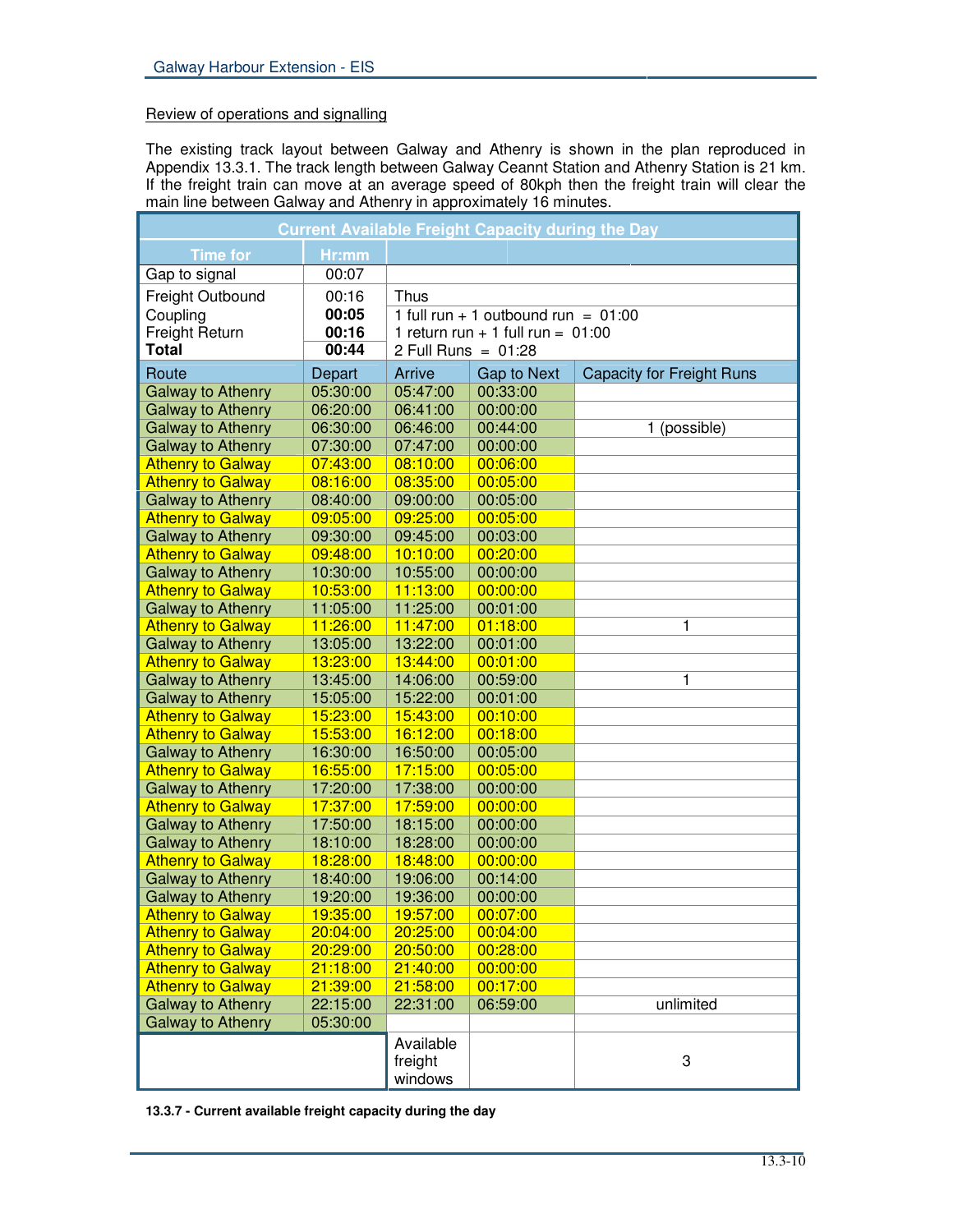The current timetable for the Galway-Athenry and Athenry-Galway has sufficient daily capacity gaps to accommodate only 3 full freight runs taking 16 minutes Galway to Athenry at 80kph, a five minute decoupling time and a 16 minute return run as per Table 13.3.7.

From Table 13.3.7., it is envisaged that only 3 freight runs will be available per day within the existing timetable (approximately a maximum operating capacity of 1800 tonnes per day) during normal working hours. Should the Phase 2&3 Western Rail Corridor be reopened with another seven trains per day, there may be no future available freight capacity during the day based upon single line usage. The future available freight capacity will have to be accommodated in those circumstances at night.

An example for illustration from the existing timetable is as follows: a passenger train departure at 06:30 from Galway Ceannt means that this train would arrive at Athenry at 06:46. The freight train at Galway could be released at 06:37 (using an appropriate intermediate block signal) and arrive at the Athenry depot clear of the mainline at 06:53. The departure time from Athenry for the next train to Galway would be 07:35. This example is probably close to the best case scenario for the existing route.

Sufficient gaps currently exist within the existing timetable to accommodate a limited daytime freight service. This assumes that the 80kph line speed advised by Iarnród Éireann's can be achieved by a fully laden freight train.

For the existing layouts, it is expected that there would be no infrastructure operational constraints if the freight traffic was operated in the period at night when there are no timetabled passenger trains.

However, consideration of track maintenance would need to be factored in.

#### Night Freight Traffic

It would appear from the inspection of the existing timetable that it would be possible to service the freight element of the port outside of daytime hours as currently no services use the line between 22:31 and 05:30 giving an available six hour and fifty nine minute hour working window, which could allow 9 return trips to Athenry.

Assuming all trains are 600 tonne payload (36 TEU) net freight weight this could allow for 5,400 tonnes / night to be moved by rail or 7,200 tonnes / 24 hour.

However, night working is likely to meet with objections from local residents living close to the existing line who currently enjoy noise free nights.

It is also the case that line maintenance is carried out by Iarnród Éireann at night. Freight trains and rail line maintenance will have to be planned and co-ordinated. This should not be a major issue due to the rare event nature of major line maintenance.

#### Review of signalling system

The existing signalling management system is based on a Centralised Traffic Control (CTC) system (a general electric system), the control centre being located in Dublin. The CTC controls and communicates with (Westinghouse) Solid State Interlocking's (SSI): Interlocking areas are distributed along the line. In the case of the Galway - Athenry line it is understood that the safety interlocking is located at Athenry and communicates with signalling inputs and outputs from Athenry and Galway so that routes may be set and cancelled from Dublin for that stretch of line.

The signalling is new at both Athenry and Galway and again it is understood that this signalling was commissioned in 2005. Iarnród Éireann developed the scheme, purchased the equipment,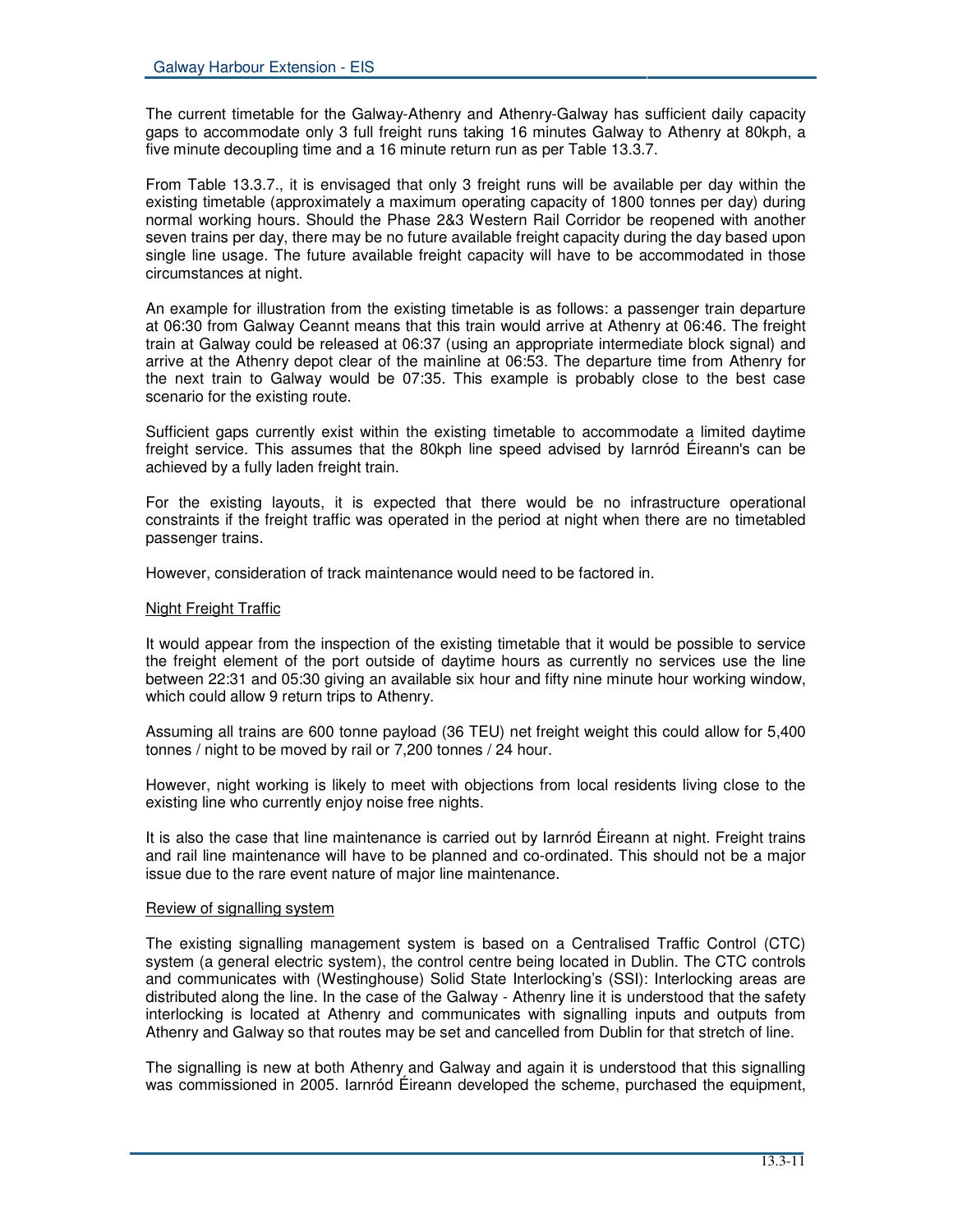undertook the interlocking SSI data preparation on their own workstations and installed and tested the equipment and systems.

# *13.3.3 Future Baseline*

It is proposed to construct a new 1.352 km long freight only twin rail branch line to serve the planned expansion of Galway harbour originating from within the existing dual track section of the line.

## **13.3.3.1 Western Rail Corridor**

#### *Phase 2 works*

It is planned to re-open the existing passenger service line between Tuam and Athenry as part of the Western Rail Corridor Phase 2 works. Phase 2 works were due to be completed by 2011, however at present the works are on hold.

#### *Phase 3 works*

Phase 3 focuses on the reopening of the line from Tuam to Claremorris. The line from Claremorris to Collooney is to be preserved. The Phase 3 line was planned to be operational by 2014, however the works are presently on hold.

A plan of the proposed Western Rail Corridor Phase 2&3 works is also included within Appendix 13.3.2.

#### **13.3.3.2 Proposed Commuter Services**

It is our understanding that the completed Phase 1 works to the Western Rail Corridor has now resulted in a further ten trains per day using the existing single track line between Galway and Athenry.

We believe that the Phase 2 works to the Western Rail Corridor could result in a further ten trains per day being required to use the existing single track line between Galway and Athenry.

Due to the travel time and existing train separation safety devices, we envisage the rail link between Galway and Athenry will require major upgrading works to be undertaken to reinstate a twin rail line over the length of the existing single rail line, prior to the opening of the Phase 2 works exclusive of any rail freight requirements. Works on the main line will be undertaken by CIE and is not a matter for this Planning Application.

The original Galway to Athenry lines operated as a twin up and down line system. This is supported by the original width of the bridge abutments which have subsequently been amended to accommodate the present single line track bed.

## **13.3.3.3 Proposed Freight Generated by Galway Harbour Development**

#### Review of Rail Traffic Demand

It is envisaged that initially 600 tonne (36 TEU) freight trains could be handled between the port area and a potential new goods marshalling / road freight terminal which could be located to the north west of Athenry.

A single 600 tonne payload freight train would equate to approximately 25 HGV movements on the existing road network.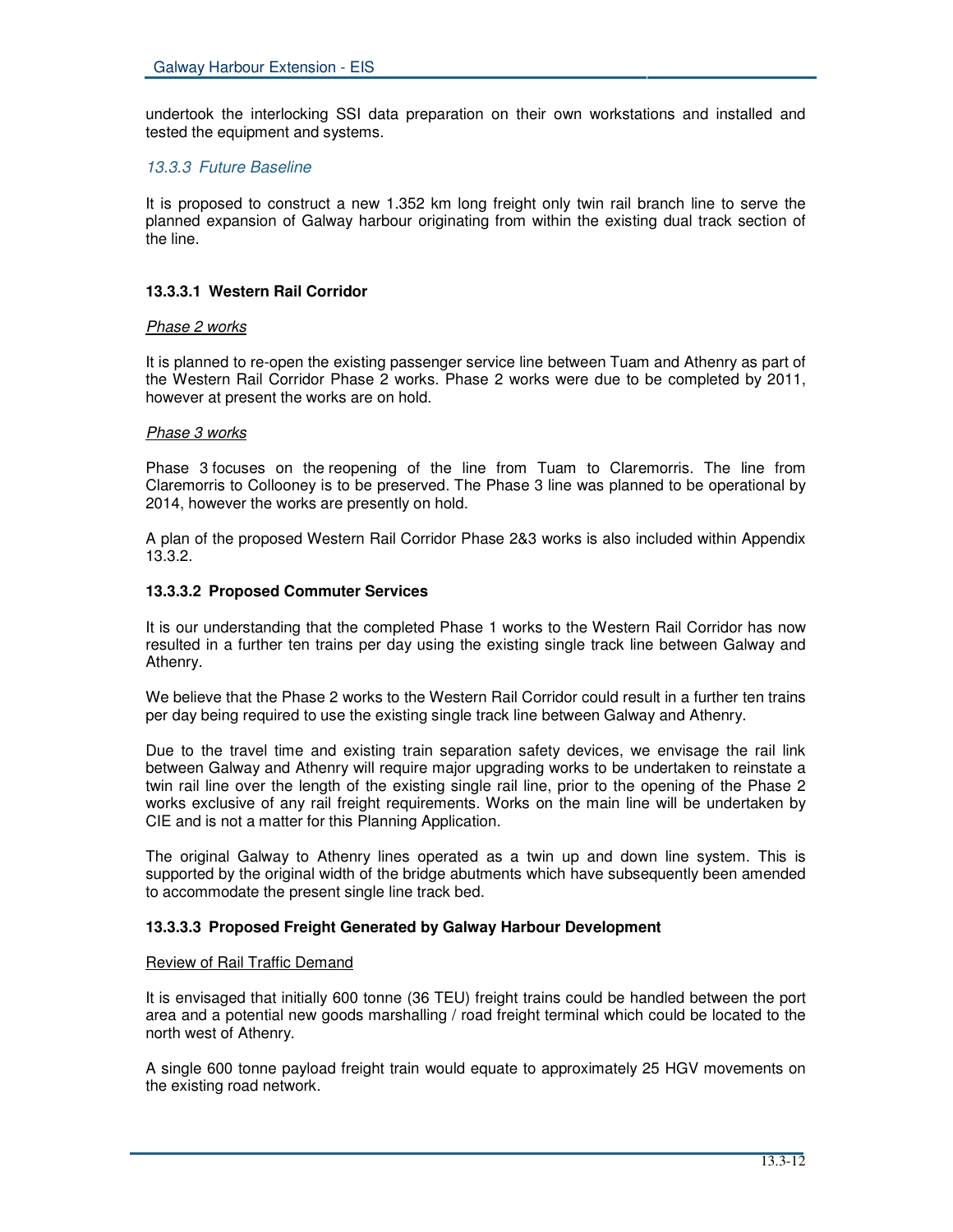We believe that due to the nature of the freight expected to be handled by the port development, the potential freight terminal will be divided into two parts:

- General goods/container facility.
- Petrochemical facility.

It is envisaged that both facilities would have direct access to rail and road infrastructure to enable freight to be handled by Iarnród Éireann's current rail freight infrastructure and the newly constructed N18 motorway link, and the remainder of the rail network.

The following table shows the weights and dimensions for the twenty-foot equivalent units (TEUs). The weights and dimensions quoted below are averages. Different manufacturer series of the same type of container may vary slightly in actual size and weight.

| <b>Weights and dimensions of TEUs</b> |        |           |  |  |
|---------------------------------------|--------|-----------|--|--|
| 20' container                         |        |           |  |  |
| external                              | length | 6.096 m   |  |  |
| dimensions                            | width  | 2.438 m   |  |  |
|                                       | height | 2.591 m   |  |  |
| maximum gross mass                    |        | 24,000 kg |  |  |
| empty mass                            |        | 2,200 kg  |  |  |
| net load                              |        | 21,800kg  |  |  |

#### **13.3.8 - Weights and dimensions of TEUs**

According to Iarnród Éireann the maximum net freight payload load a train can carry is 600 tonnes or 28 No. 21.6 tonne TEUs.

The train wagons are 18.3m long and the class 201 locomotive is 20.9m long respectively.

A 600 tonne payload train would be 14 wagons plus a locomotive unit giving a length of circa 277.1m.

It is predicted by 2035 that the proposed Galway harbour capacity will be increased to circa 1.932m tonnes per year, or approximately 5,300 tonnes per day. Thus, 9 No. 600 tonne payload freight trains per day for 365 days a year would be required to fully service the proposed freight requirement via rail alone. However we believe rail freight services will likely be a fraction of the new tonnage and specifically a newly won specific product.

## *13.3.4 Design Considerations*

In terms of the horizontal alignment, the feasibility of potential track alignment for three possible construction scenarios has been investigated –

(1) Entry into the "top yard" only, using the available land area at the northern end of the site.

Due to gradient and level issues it is not possible to provide a new freight rail link to serve the top yard area only. A suitable grade area of rail cannot be formed within the top yard due to the level difference's and the gradient criteria required by Iarnród Éireann. We also note that these lands are currently either occupied or pre-booked for relocations of existing businesses from sites around the harbour.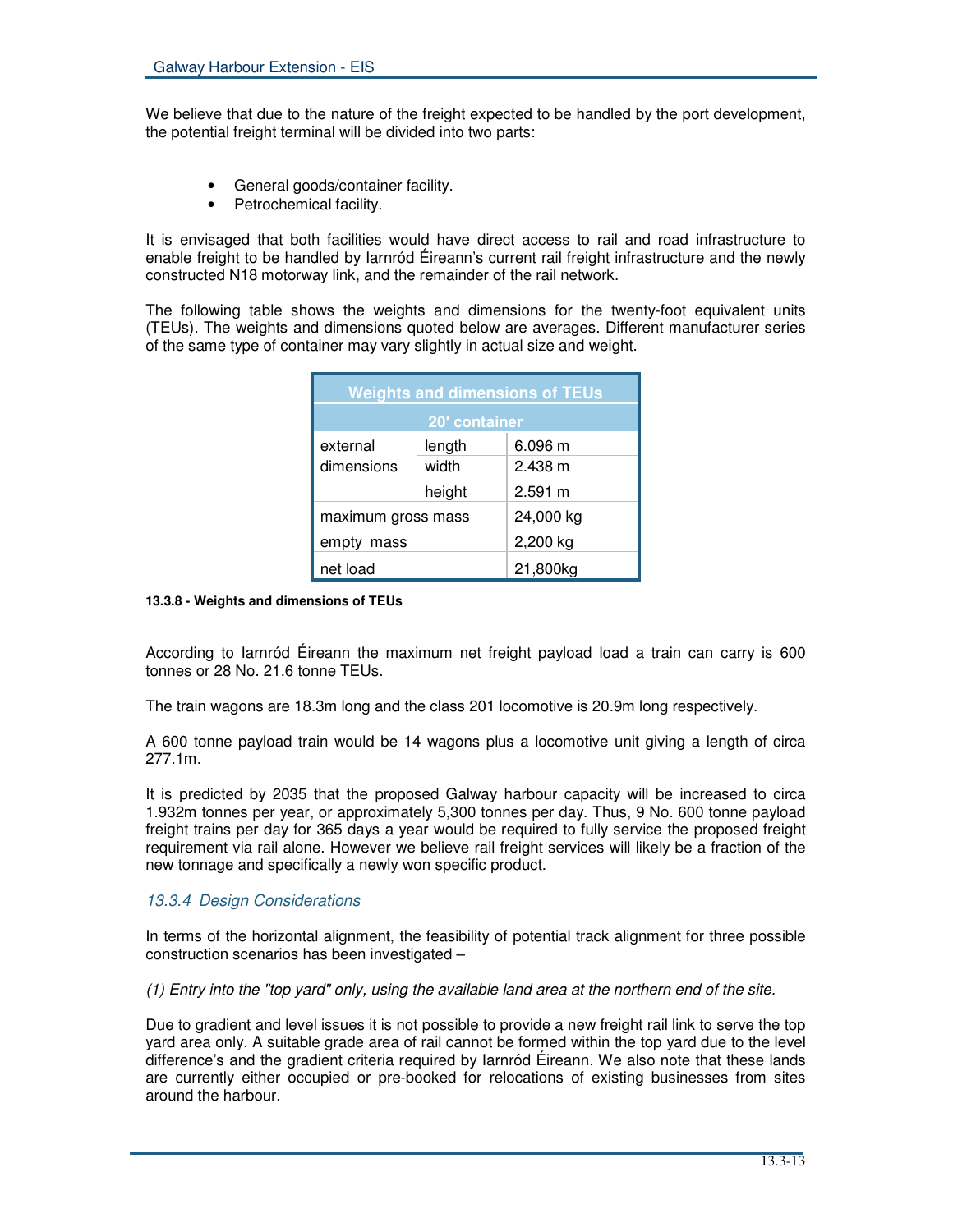Therefore this option has not being investigated further within this report.

*(2) Entry from the existing railway into the port development from the eastern side.*

This access route is possible with minimum third party land issues as the existing Bus Éireann bus park is located within the proposed scheme footprint. This section of embankment construction forms the basis of our Clients design proposals.

In order to provide the new rail link it will be necessary to construct a new rail-over-road bridge crossing the entrance to the Bus Éireann bus park. A bridge clearance of 5.3m is shown in Drawing No. 2139-2182-A.

The Proposed Rail Link is detailed in Drawings Nos. 2139-2181A to 2139-2183A.

*(3) Entry from the existing port development from the western side (i.e. reverse entry from the existing station area).*

It would be possible to construct a link from the proposed port area to the existing station entrance line in a north westerly direction. However, this would require extensive and extremely difficult land take requirements to be addressed, as per point (1) above and would not provide any further usable freight capacity. For these stated reasons, this proposal has not being investigated further within this report.

The most obvious solution is therefore to obtain access to the new port development from the eastern side and the initial review of the track geometry indicates that this is possible.

In order to develop these proposals further, the development objectives and geometric constraints have been discussed with Iarnród Éireann and our summary geometric design is as follows:

- The new connection to the existing Galway to Athenry Line will be in the vicinity of the existing Bus Éireann bus park. The proposed twin track connection will require a new double junction comprising 2 No. turnouts and a diamond.
- On inspection of the existing Galway to Athenry Line geometry, it appears that an existing transition curve is likely to exist in the vicinity of the proposed new junction. During the design stage the existing track geometry will need to be surveyed in sufficient detail and the existing alignment analysed in order to confirm the extents of the existing transitions and optimal position for the proposed double junction. This may require some realignment of the existing line in order to ensure that the new Switches & Crossings (S&C) is clear of any cant transition, and preferably be on a constant circular curve, if possible.
- The proposed alignment is based on a minimum 200 metre minimum radius of curvature to the proposed connection to avoid any requirement for check rails and gauge widening etc (note the design minimum radius is 150.00m for passenger lines and 125m for freight only routes, based on UK Railway Group Standards). At detailed design stage consideration may need to be given to lateral restraint/strengthened track construction on this curve.
- The General Arrangement Drawing No. 2139-2181A shows the permanent way alignment within the port utilising transition curves. Use of transition curves within UK Ports/depots and sidings is not mandatory and can complicate maintenance, however use of such would be beneficial in reducing potential wear on track components. The use/requirement for transition curves can be reviewed and will be subject to construction design detailing.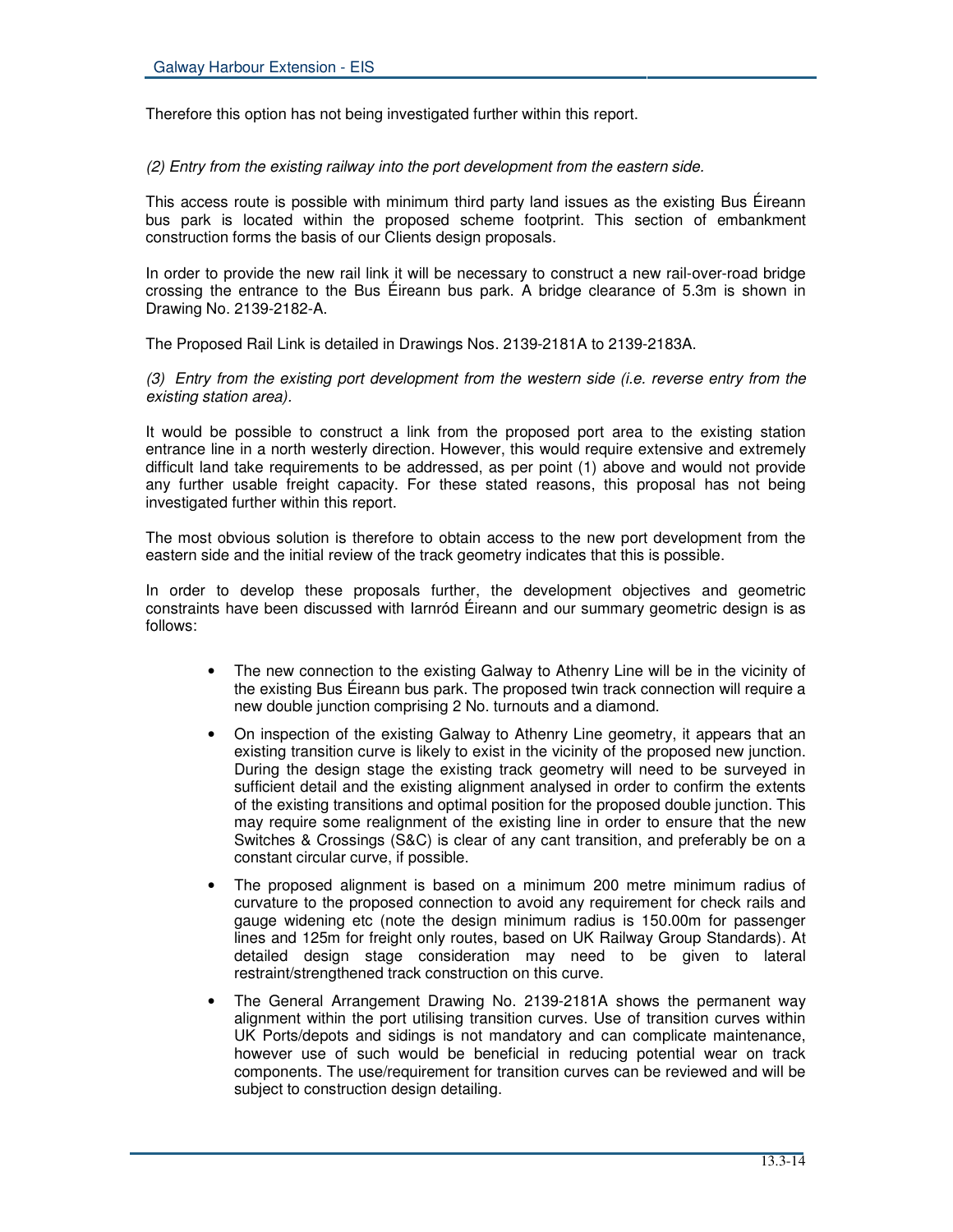- The turnout from the existing mainline has been constructed at a flat gradient. This land is accommodated within the current red line planning application boundary.
- The port side rails level will be constructed level to allow the maximum use of quay and loading from the proposed materials handling yards.
- A maximum track gradient of 1 in 100 has been provided. The section of 200m radius curved track has a 1 in 400 gradient in order to avoid any potential issues with curving resistance for heavy freight traffic. The Proposed Rail Link is detailed in Drawings Nos. 2139-2181A to 2139-2183A.
- As the new ballasted section of track will be elevated on a significant embankment, a piped track drainage system over this section is not likely to be required.
- The proposed Galway to Athenry line improvements required by Iarnród Éireann should include for the provision of the required signalling within its design to alleviate unnecessary secondary works being required in the future.
- The new infrastructure will be suitable for the use of Iarnród Éireann class 201 or 071 locomotives combined with 65' bogies capable of trafficking a single 40' ISO container or a combination of 40' and 20' containers.
- The internal dockside track layout shown on the General Arrangement Drawing has been simplified to show twin parallel plain track. Associated Switches & Crossings (S&C)/crossover requirements are to be determined by operational and signalling requirements during outline/detailed design.
- Due to the radius (200m) on the new Underbridge on the existing Bus Éireann access road and 1 in 100 gradients within the vicinity, derailment incursion protection measures are considered necessary. Bridge parapets will be constructed. Drawing No. 2139-2167-A presents details of the proposed underbridge.
- At detailed design any necessary track realignment/gauge enhancement works will need to be taken into consideration and are considered to be outside the scope of the current planning application.

# *13.3.5 Impacts*

## **13.3.5.1 Impact:**

Impact on existing rail services by Freight Generated by Galway Harbour Development

## *Discussion and Mitigation:*

Sufficient gaps currently exist within the existing timetable to accommodate a limited daytime freight service. This assumes that the 80kph line speed advised by Iarnród Éireann's can be achieved by a fully laden freight train.

For the existing layouts, it is expected that there would be no infrastructure operational constraints if the freight traffic was operated in the period at night when there are no timetabled passenger trains. However, consideration of track maintenance would need to be factored in.

At present if freight trains between Galway and Athenry were required to run regularly during the day then the provision of a passing loop would be needed at approximately the half way point for the parking of the freight train whilst the commuter services met their timetable. This could be provided in the vicinity of the new Oranmore station. Such a passing loop would increase transit times between Galway and Athenry. The frequency of a train between Athenry and Galway would be in the order of 44 minutes if the services were regularly spaced. A train leaving the terminal at Galway would have 25 minutes to park up in the passing / parking loop. When the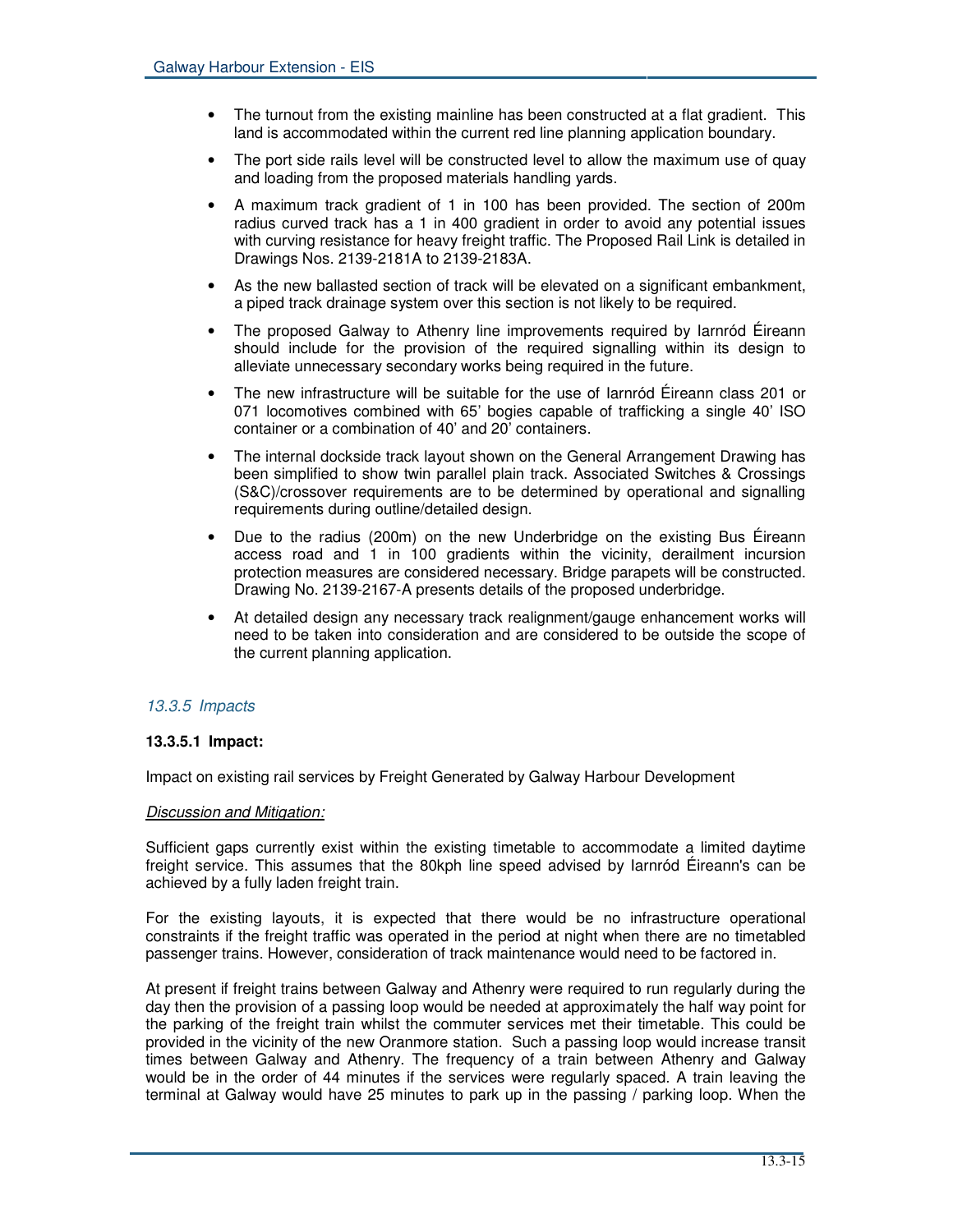passenger train passes there would be another 20 minutes to get the freight train into the Athenry depot and clear of the line. This would not affect the existing passenger route timetable.

With the opening of the Phase 2 Western Rail Corridor works, a total of 34 services into and out of Galway Ceannt would operate on a daily basis. In these circumstances a freight service during the day would not be feasible even with the passing loop installed with a single line of track. In this situation, if a freight service operated through the day interposed with passenger traffic then the track between Galway and the Athenry depot would need to be double tracked.

It is generally accepted that dual tracks will be required for Phase 2&3 of the Western Rail Corridor with or without the implementation of the proposed rail freight hub at the New Galway Harbour.

The Phase 2&3 works completion should not impact on nightly operations assuming that the period at night when there were no trains was not adversely affected with the expansion of the service.

## **13.3.5.2 Impact:**

Impact on existing signalling system

#### *Discussion and Mitigation:*

With regard to the existing line, a rail link with the proposed Galway Harbour Extension would require a change in track layout on the mainline at the junction with the new container terminal spur and also at the new junction into a proposed depot at Athenry. This would need new signals to protect the proposed junctions, new point controls and new SSI data to accommodate the new Athenry control table interlocking configuration at both locations. In addition, it may be necessary to introduce an intermediate block between Galway and Athenry in both directions so that a train from the container facility may follow a passenger train as soon as possible to get a tighter headway. Additional SSI equipment may be needed for this modification.

In the event of a passing loop being installed, when required, new signals, to protect the passing loop, would be required along with new point controls. The SSI interlocking at Athenry would need to be modified with possible equipment expansion.

In the event that future double tracking is undertaken, then this would require a major modification to the Athenry SSI and a major purchase of additional equipment, although the existing equipment because of its relative newness could be re-used.

In all cases the CTC control software data at Dublin would need to be changed.

## **13.3.5.3 Impact:**

Impact of Rail Link Construction on Existing Environment

#### *Discussion and Mitigation:*

The Railway embankment will run at the same level as the existing CIE railway embankment as it branches from the mainline and turns south towards the future quays. This will regenerate the form of rail to quay link which originally existed from the Ceannt Station freight yards onto the original quays in the original 1850's railway and docks layout, remnants of which still remain.

The embankment will begin to reduce in level after it passes over the realigned road access into the CIE bus park. The road level will be lowered to provide the full 5.03m clearance with sag allowance (totals 5.30m) to allow significant vehicles access the bus park and amenity areas and facilities on the East side of the development. The embankment will have come to ground level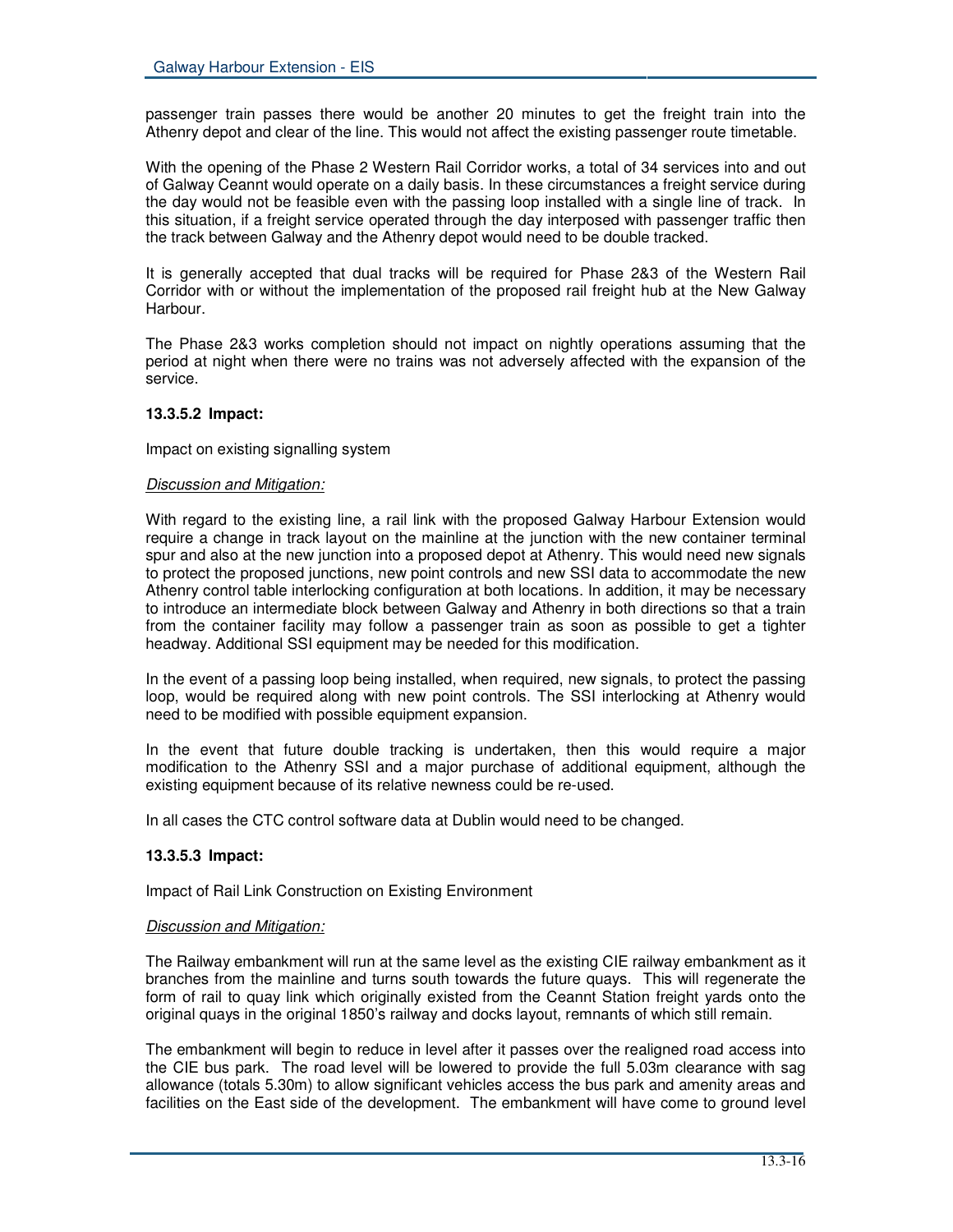before it fully crosses the relocated open space linking the Marina area on the West side to the nautical centre area on the East side so there will be at grade access for pedestrians, cyclists and maintenance vehicles across the railway lines at the gated location at the south-eastern corner of the link open space. The gates will curtail unauthorised access on to the railway embankment or into the Harbour security area via the quayside railway lines. The gates will be linked to the railway CTC (Centralised Traffic Control) system and will open to allow rail freight to pass. By opening for freight they will temporarily close off the amenity link which would then have to be via the rail under bridge. The amenity link closures would correspond only to freight train movement requirements and be similar to other level crossing gate closures and allowing in this instance for slowness of terminal movements and significant train lengths. As most movements are expected to be at night, open space use will not be significantly impacted. A pedestrian over bridge is not presently considered to be warranted, but could be provided in the future.

The rail link capacity has been seen as a valuable material asset to the development from initial concept stages. The rail link's geometrical and embankment requirements have contributed to the evolution of the layout as proposed and have consequently facilitated and generated interesting landscape features as follows:

As the harbour railway embankment side slopes are to be planted with medium height species it was decided to move an extent of the proposed open space for the Harbour Extension lands up onto the existing GHEP lands adjacent to the embankment and hence to enhance it and benefit from it from a landscape perspective.

The embankment which runs from north to south will thus shelter the open space to be provided on its eastern side. The extended area will give access to the Renmore Beach / Renmore Lagoon open space lands preserved as part of the GHEP planning permission and to the Renmore promenade now proposed extending down to the slipway and nautical centre passing the bathing steps to be provided along that route, as well as connecting to the amenity link to the Marina area and the western promenades. This spacious area of open space will be a sheltered shoreline amenity area accessible to the town and the GHEP via the bus park under pass. It will be accessible to the new harbour extension via the link amenity space and to the Renmore Lough Atalia area via the old railway under pass. See Landscape Section 12 for further detail.

The railway embankment will therefore form a naturalised boundary and enhance and define an attractive usable open space amenity of considerable merit. The embankment / open space will define the extended GHEP area north of the link amenity area and when at grade level define the new quay freight marshalling yards. It will enhance the bus park by making it independent of the harbour related uses, while linking it to the amenity elements.

Modelling of the rail traffic noise at the Galway Harbour Extension is considered in Chapter 10 of the EIS. The rail traffic comprises a twin track siding and due to the low volume of traffic associated with the operation of the development, the model predicts that there are unlikely to be any excesses of any statutory limits on noise levels. The model was prepared with a 1.5m high noise barrier located on the eastern side of the track from where it separates from the mainline to where it joins the new port development at grade, i.e. for the full incline. The noise model is presented in Figure 10.11 of Chapter 10 and an examination of noise levels at Mellows Park indicates a significant benefit in installing the barrier.

Two of the most significant noise sources associated with slow moving rail freight traffic noise are the braking technology used on freight vehicles and corrugation of the track on curved track sections. Due to the geometry of the siding, these factors have significant potential to exacerbate noise emissions from the rail operation. The impact of these sources is likely to result in screeching and grinding type noises which are beyond the scope of any model but are the sorts of noises that will startle birds and mammals. As there are no seal haul out sites in the vicinity of the proposed railway line, there will be no disturbance effects from rail traffic. With regard to birds, the only area that may be affected is the section of Renmore Beach to the east of the proposed rail track. However, as this has been found not